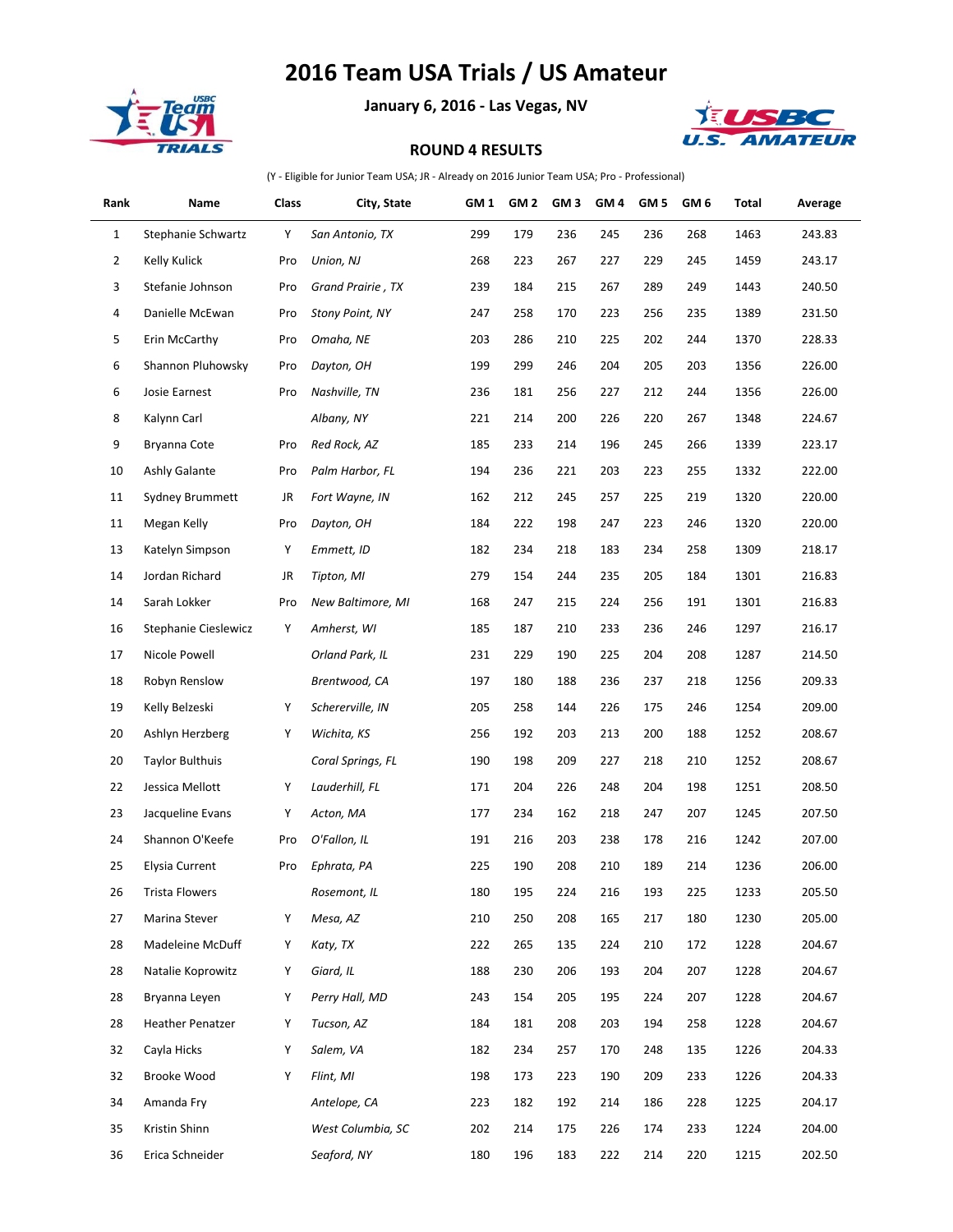| 37 | <b>Wendy Shelton</b>   |     | Albuquerque, NM            | 191 | 222 | 205 | 216 | 146 | 232 | 1212 | 202.00 |
|----|------------------------|-----|----------------------------|-----|-----|-----|-----|-----|-----|------|--------|
| 38 | Laura Branch           | Υ   | Victor, NY                 | 205 | 206 | 140 | 188 | 256 | 212 | 1207 | 201.17 |
| 39 | Danielle Jedlicki      | Υ   | M. Borro, TN               | 184 | 191 | 201 | 266 | 180 | 184 | 1206 | 201.00 |
| 39 | Gazmine Mason          | Υ   | Cranston, RI               | 210 | 177 | 205 | 201 | 206 | 207 | 1206 | 201.00 |
| 41 | Caitlyn Johnson        | Υ   | Beaumont, TX               | 192 | 226 | 248 | 155 | 197 | 184 | 1202 | 200.33 |
| 42 | Megan Hedgespeth       | Υ   | Campbellsville, KY         | 189 | 230 | 178 | 236 | 165 | 203 | 1201 | 200.17 |
| 43 | Kayla Crawford         | Υ   | Silvis, IL                 | 228 | 220 | 182 | 177 | 193 | 198 | 1198 | 199.67 |
| 44 | Ashley Rucker          | Pro | Bartlesvile, OK            | 212 | 205 | 202 | 169 | 205 | 204 | 1197 | 199.50 |
| 45 | Lauren Hoffman         | Υ   | Monroe Township, NJ        | 214 | 237 | 140 | 194 | 168 | 242 | 1195 | 199.17 |
| 46 | <b>Emily Notebaert</b> | Υ   | Rochester, NY              | 212 | 146 | 203 | 183 | 207 | 243 | 1194 | 199.00 |
| 47 | Angelica Anthony       | Υ   | Converse, TX               | 222 | 209 | 200 | 188 | 192 | 181 | 1192 | 198.67 |
| 48 | Ashley Dunn            | Υ   | Palmdale, CA               | 184 | 194 | 222 | 216 | 190 | 185 | 1191 | 198.50 |
| 49 | Julia Bond             | JR  | Aurora, IL                 | 146 | 173 | 178 | 198 | 258 | 237 | 1190 | 198.33 |
| 50 | Sarah Wille            | Υ   | Hoffman Estates, IL        | 191 | 181 | 214 | 167 | 183 | 249 | 1185 | 197.50 |
| 51 | Kayla Bandy            | Pro | Salisbury, MD              | 196 | 159 | 193 | 241 | 179 | 215 | 1183 | 197.17 |
| 52 | Haley Richard          | Υ   | Tipton, MI                 | 223 | 180 | 178 | 190 | 195 | 215 | 1181 | 196.83 |
| 53 | Jennifer Dovers        |     | Sierra Vista, AZ           | 202 | 185 | 148 | 180 | 205 | 258 | 1178 | 196.33 |
| 54 | Amanda Van Duyn        | Υ   | Whitewater, WI             | 167 | 198 | 181 | 200 | 195 | 235 | 1176 | 196.00 |
| 55 | Nicole Mikaelian       | Υ   | Macomb, MI                 | 202 | 215 | 208 | 166 | 211 | 170 | 1172 | 195.33 |
| 56 | Casey Goettel          |     | Saint Charles, MO          | 189 | 168 | 208 | 207 | 193 | 203 | 1168 | 194.67 |
| 57 | <b>Crystal Elliott</b> | Υ   | Melbourne, FL              | 206 | 179 | 160 | 247 | 202 | 172 | 1166 | 194.33 |
| 58 | Kalyn Washburn         |     | Tucson, AZ                 | 183 | 191 | 193 | 213 | 187 | 196 | 1163 | 193.83 |
| 59 | Tara Quinlan           | Υ   | Streamwood, IL             | 179 | 136 | 240 | 180 | 237 | 190 | 1162 | 193.67 |
| 60 | Paige Kraushaar        | Υ   | San Antonio, TX            | 161 | 245 | 144 | 211 | 225 | 173 | 1159 | 193.17 |
| 61 | Katie Stark            | Υ   | Clermont, FL               | 187 | 202 | 164 | 189 | 180 | 236 | 1158 | 193.00 |
| 62 | Jordan Newham          | Υ   | Aurora, IL                 | 160 | 200 | 233 | 190 | 183 | 190 | 1156 | 192.67 |
| 63 | Shawna Strause         |     | Tucson, AZ                 | 213 | 174 | 181 | 193 | 209 | 185 | 1155 | 192.50 |
| 64 | Megan Eaglehouse       | Υ   | Cibolo, TX                 | 205 | 198 | 188 | 215 | 159 | 188 | 1153 | 192.17 |
| 65 | Leah Glazer            | Υ   | Henderson, NV              | 187 | 185 | 187 | 207 | 200 | 183 | 1149 | 191.50 |
| 65 | <b>Holly Harris</b>    | Pro | Wichita, KS                | 192 | 168 | 197 | 224 | 180 | 188 | 1149 | 191.50 |
| 67 | Kasey Eaton            | Υ   | Wyoming, MI                | 207 | 136 | 186 | 207 | 228 | 183 | 1147 | 191.17 |
| 68 | Katherine Sutphin      | Pro | Maitland, FL               | 187 | 216 | 173 | 221 | 174 | 169 | 1140 | 190.00 |
| 69 | Amanda Greene          | Pro | Romney, WV                 | 224 | 208 | 190 | 193 | 134 | 187 | 1136 | 189.33 |
| 69 | Ashley Channell        | Υ   | Morris Chapel, TN          | 192 | 150 | 202 | 147 | 214 | 231 | 1136 | 189.33 |
| 71 | Lauren Pate            | Υ   | Inver Grove Heights, MN    | 177 | 190 | 192 | 198 | 201 | 177 | 1135 | 189.17 |
| 72 | Anna Groce             |     | Kernersville, NC           | 216 | 215 | 156 | 169 | 186 | 192 | 1134 | 189.00 |
| 73 | Justyne Falbo          | Υ   | Greensburg, PA             | 199 | 194 | 186 | 151 | 179 | 224 | 1133 | 188.83 |
| 74 | Cassidy Courey         | Υ   | <b>Brooklyn Center, MN</b> | 168 | 184 | 209 | 186 | 183 | 199 | 1129 | 188.17 |
| 75 | <b>Taryn Gray</b>      | Υ   | Greenville, TX             | 193 | 204 | 145 | 203 | 204 | 177 | 1126 | 187.67 |
| 75 | Kaitlyn Eder           | Υ   | Lithia, FL                 | 171 | 209 | 179 | 160 | 222 | 185 | 1126 | 187.67 |